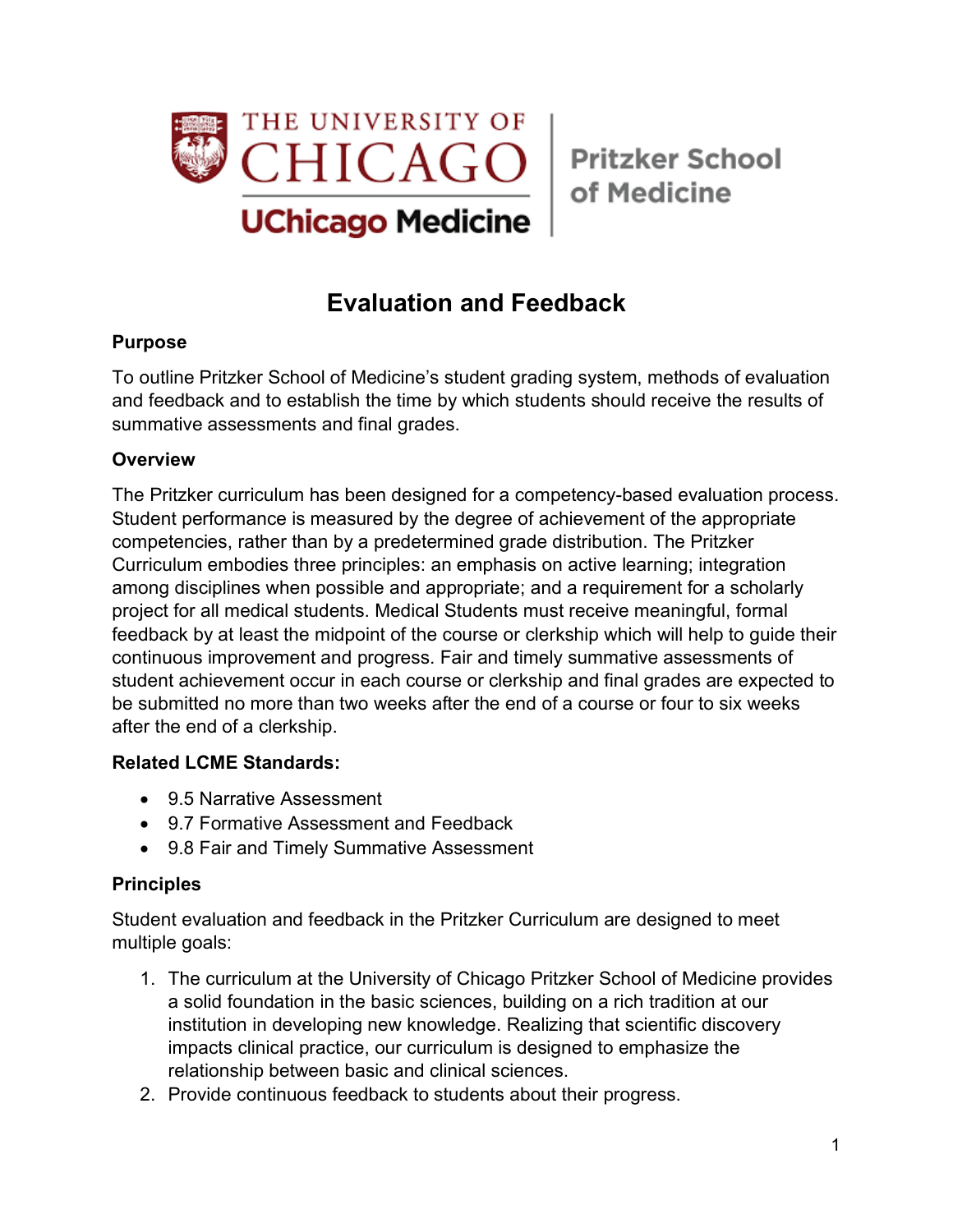- 3. Ensure timely and meaningful formative feedback is provided to all students.
- 4. Confirm each graduating medical student acquires all necessary knowledge to perform clinical tasks while demonstrating skills that highlight mastery of patientcentered care.
- 5. Grade timeliness is achieved by posting grades within two weeks after the end of a course or four to six weeks after the end of a clerkship.
- 6. The Pritzker School of Medicine utilizes a Pass (P)/Fail (F) grading system, with the exception of the core clinical clerkships (Family Medicine, Medicine, Neurology, Obstetrics and Gynecology, Pediatrics, Psychiatry and Surgery), including clerkships deferred to the fourth year. Clerkship grades Honors (H), High Pass (HP), Pass (P), Failure (F) are included on the official University of Chicago transcript.
- 7. A narrative summary is submitted to the Pritzker School of Medicine that supports the rationale for the designator grade assigned to the students. The material supplied by each department serves as the basis for the Medical Student Performance Evaluation Letter, which is sent to postgraduate programs for residency selection purposes.
- 8. Students having difficulty will be counseled by course directors about ways to improve and may be advised by the Academic Process Committee or the Associate Dean for Medical School Academics to seek assistance from a learning specialist or other counselor.

## **Policy**

- 1. It is the clerkship director's responsibility to return all clerkship summary evaluations and grades to students within six weeks following the end of the clerkship. Final grades are expected to be submitted no more than two weeks after the end of the didactic courses.
- 2. Faculty evaluators must recuse themselves if they have a conflict of interest, such as providing healthcare services to any student they are evaluating or assessing.
- 3. Formative feedback is delivered by at least the midpoint of the course or clerkship allowing for students to correct behavior, if needed.
- 4. Summative assessment occurs by the endpoint of the course.
- 5. Pass/Fail Grading System with the exception of the core clinical clerkships. All elective courses (including senior electives and selectives) utilize the Pass/Fail grading system.
	- a. Honors (H) (Core Clerkships only): the honors (H) designation is awarded to students whose outstanding performance and demonstrated qualities of intellectual curiosity, integrity and self-discipline significantly exceed the competency level expected for third year students.
	- b. High Pass (HP) (Core Clerkships only): The High Pass (HP) designation is awarded to students whose performance clearly exceeds the Pass requirements, but does not reach Honors caliber.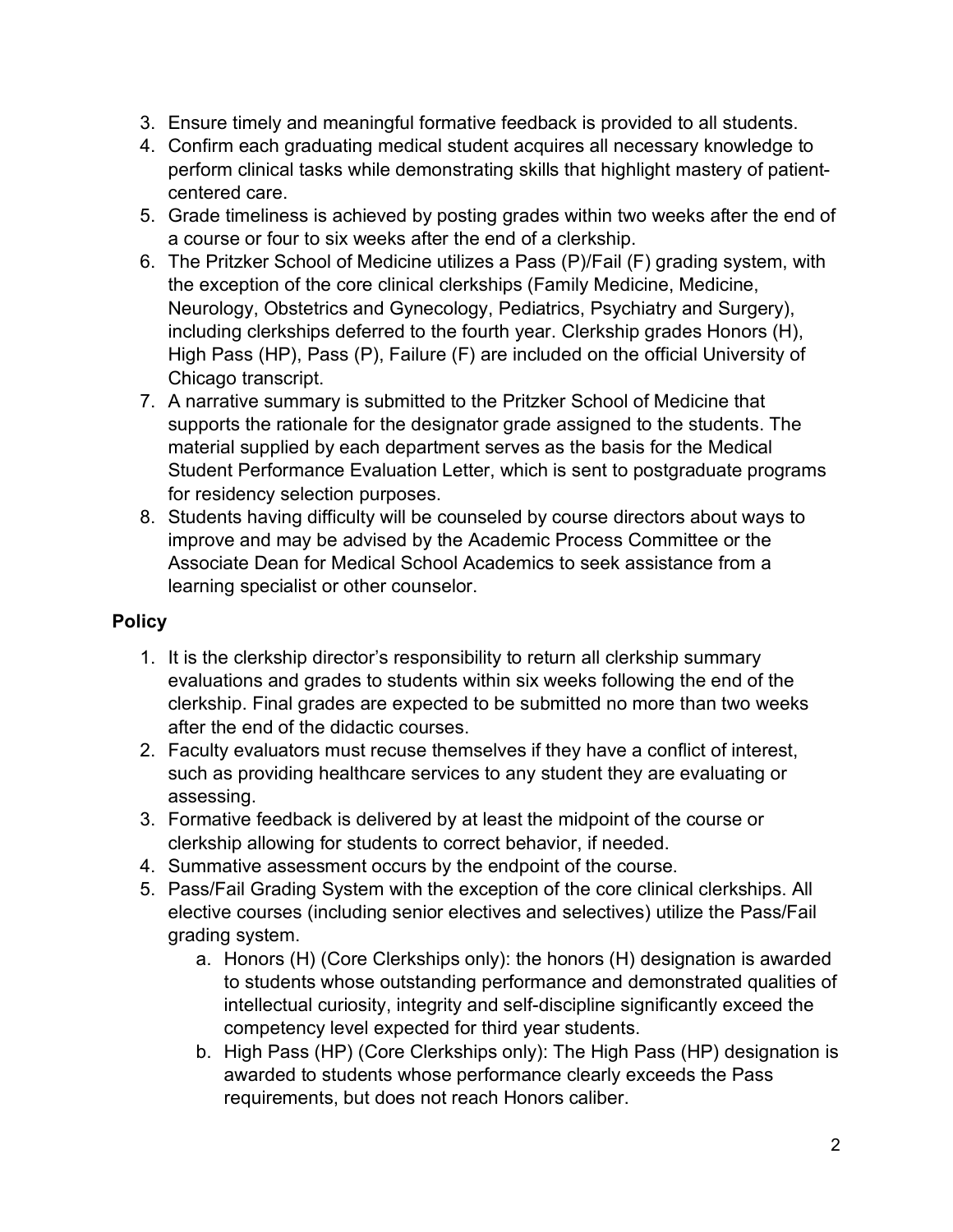- c. Pass (P): A grade of Pass (P) is awarded to students, with the exception of those defined above, whose performance in a subject meets the competency requirements established by the department.
- d. Failure (F): Those students whose performance in a subject is clearly below departmental passing standards shall be given a grade of Failure (F). The failure grade (F) will be recorded on the student's transcript, followed by the passing grade when the required course has been retaken and passed. A designator of Incomplete (I) or Withdraw (W) in a previously failed course equals a grade of Failure (F). A grade of Failure (F) followed by a second grade of Failure (F to F) may result in dismissal.
- 6. Non-grade designators may be used for students who are unable to successfully complete all of the required work in a course or clerkship.
	- a. Incomplete (I): The designator of Incomplete (I) will be assigned when a student has not successfully completed all of the required work in a course or clerkship, either for academic or non-academic reasons. For instance, if a course offers multiple exams during the quarter, and a student fails to pass one or two of multiple exams, the student may be given a designation of Incomplete (I) and be provided with an opportunity for remediation if approved by the course director and Committee on Academic Promotions.
		- i. All incomplete designations should be remediated within four quarters from the time of course registration, irrespective of student registration status. All incomplete designations must be remediated before the student can advance to the next academic level.
		- ii. If the course work is completed within four quarters from the time of course registration, the student will be awarded with a grade of Pass (P) and the Incomplete (I) will be removed from the official transcript.
		- iii. If the course work is completed more than four quarters from the time of registration for the course, the Incomplete (I) designation will remain on the official transcript with the grade listed alongside it (e.g., I/P).
		- iv. If the student does not fulfill the course requirements in a satisfactory manner, a final grade of Failure (F) will be reported. This Failure (F) will be noted on the permanent transcript. In such cases, students need to retake and pass the course or clerkship.
		- v. Failure to pass a previously failed course or clerkship will result in dismissal from Pritzker School of Medicine.
		- vi. A student in the fourth year who receives an Incomplete (I) must have completed coursework in the designated area in with the Incomplete (I) has been received prior to April 30 of the final year of enrollment in order to graduate in that academic year.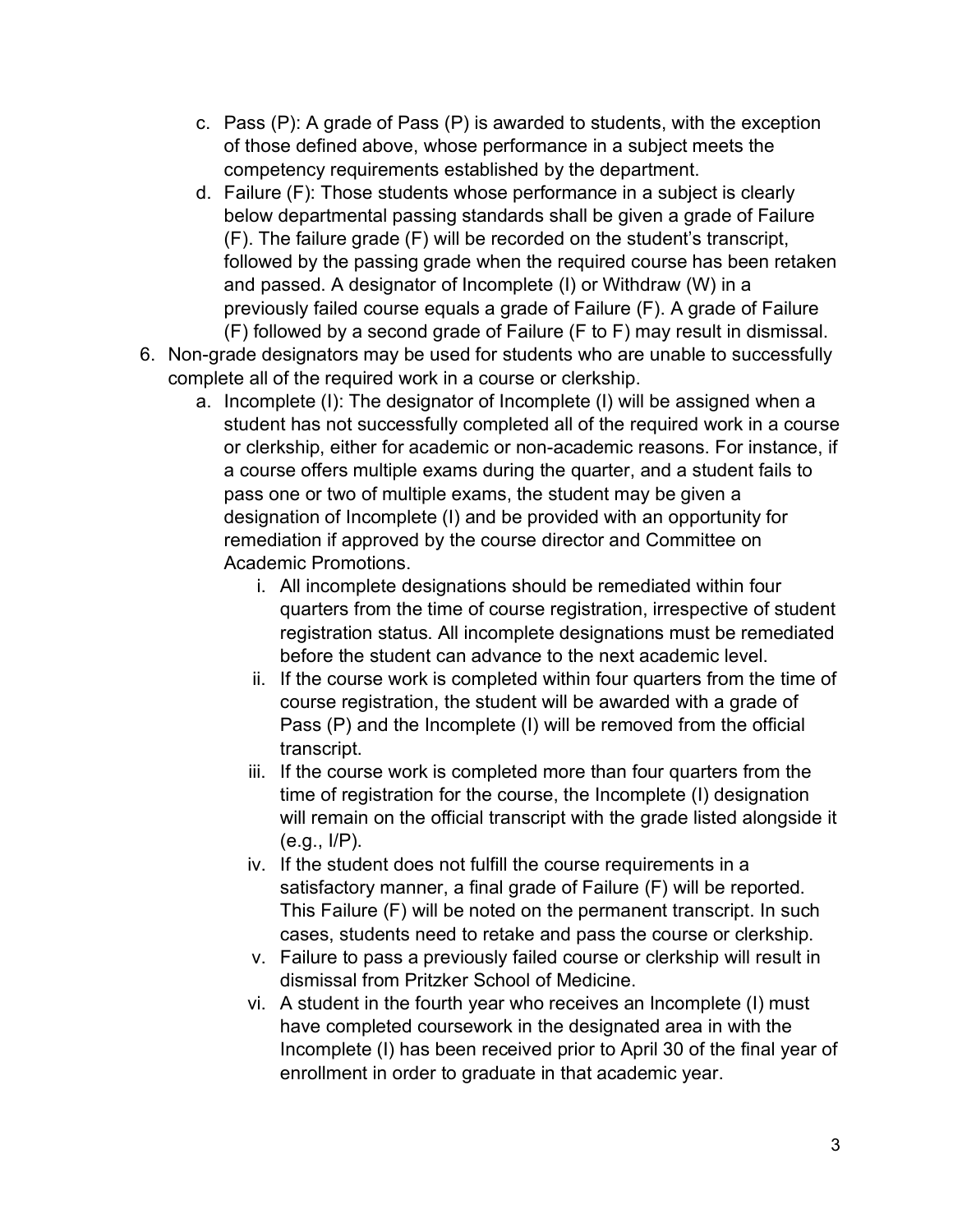- b. Withdraw (W): The designator Withdraw (W) signifies withdrawal from a course or clerkship. Once a course begins a student who withdraws from a course or clerkship must retake the entire course or clerkship in order to receive credit. Withdrawal from a course or clerkship requires approval from the Associate Dean for Medical School Education and the Committee on Academic Promotions.
	- i. Designations of Withdraw (W) remain on the student's official transcript.
	- ii. A student may not Withdraw (W) from a course more than once, unless under exceptional circumstances (such as serious illness) approved by the Associate Dean for Medical School Education and Committee on Academic Promotions.
- 7. Consequences of a Failure (F) Grade include course repetition, Failure (F) marked on official transcript and possible dismissal from Pritzker School of Medicine.
	- a. In the preclinical years, a student who receives a grade of Failure (F) may be allowed, at the discretion of the Committee on Academic Promotions, to repeat the preclinical coursework or its equivalent. In preclinical courses, the only acceptable grade upon repetition of a failed course is a Pass (P).
	- b. If remediation of clinical courses is required, the remediation must be done at the University of Chicago Medical Center or its affiliate institutions. In clinical clerkships and courses, internal designators of performance are used, but the minimum acceptable designator upon repetition of a failed course is a Pass (P).
	- c. An incomplete (I) designation after a prior failure in any course or clerkship is not acceptable and will be recorded as a Failure (F).
	- d. A student who fails to pass a course or clerkship for a second time is subject to dismissal from Pritzker School of Medicine.
- 8. Notification of Below Passing Grades: It is the department's responsibility to notify the student of their poor performance (Incomplete (I), Fail (F)) in a timely manner.
	- a. Final grades are expected to be submitted no more than two weeks after the end of a course or four to six weeks after the end of a clerkship.
	- b. If appropriate, suggestions for improvement may be outlined with the student.
	- c. Students with serious academic difficulties during the course should be referred to the Associate Dean for Medical School Academics and the Academic Progress Committee or the Committee on Academic Promotions.

#### **Procedures**